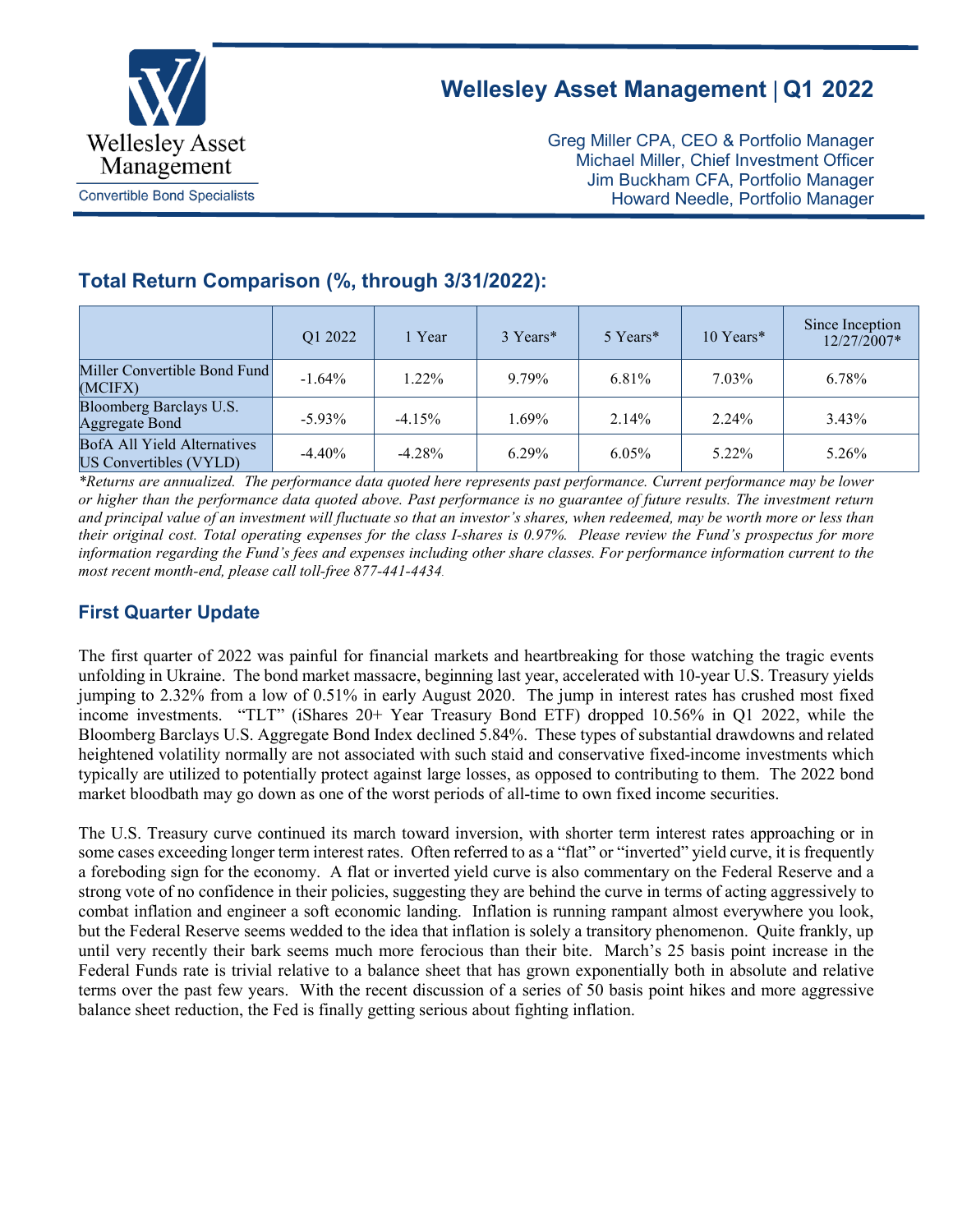U.S. equity markets also were challenged during Q1 2022. The S&P 500 Index slipped 4.60% and the Russell 2000 dropped 7.86%. The tech heavy NASDAQ Composite plunged 9.10% as yet to be realized earnings of many growth companies get discounted back at far higher risk-free rates than only a few months ago. Major market indices have performed far better than many individual equity names which in many cases have sunk 50% or more. Convertible bonds were not immune from the Q1 carnage. The BofA All US Convertibles Ex Mandatory Index (V0A0) was lower by 6.37% in the quarter. In general, other than commodity-related investments, there were few places to hide during the quarter.

*The Miller Convertible Bond (MCIFX) delivered strong relative performance in Q1*

#### **Q1 2022 Return**



In our view, the Miller Convertible Bond Fund represented one of those places, delivering strong relative performance during Q1. The Fund's focus on convertible bonds issued by profitable companies while avoiding many high-flying and lofty P/E growth names helped the Miller Fund especially relative to convertible indices. The Miller Fund's discipline of owning convertible bonds near par mitigated the impact of the equity sell-off. Finally, owning relatively shorter duration convertible debt helped to lessen the negative impact of rising interest rates.

#### **Market Outlook**

Higher commodity prices the result of the Ukraine conflict coupled with ongoing supply chain issues are helping to propel already elevated inflationary expectations caused by monetary and fiscal excess. Exacerbated by surging costs for gas, food and housing, consumer inflation jumped 7.9% over the past year, the sharpest spike since 1982 and likely only a harbinger of even higher prices to come. With unemployment at 3.6%, it is mind-boggling that the Federal Reserve is moving so casually to combat inflation.

The Federal Reserve estimates that 2.40% is the "neutral" interest rate, i.e. a rate which doesn't boost growth or dampen demand. With short-term interest rates expected to head considerably higher and possibly moving well above the Federal Reserve's neutral rate in order to whip inflation, additional bond market pain may be in store for fixed income investors. Equity investors are hoping the Federal Reserve can engineer a soft landing; but based on their historical performance, and their seeming inability to forecast anything accurately especially inflation, it appears doubtful. Regardless, increasing interest rates and a shrinking Federal Reserve balance sheet are a strong headwind for the economy and equities. High levels of inflation and negative real interest rates make traditional fixed-income investing a money-losing game. Further, given they are not immune from political pressures, the Federal Reserve may be forced to act aggressively given the upcoming mid-term elections and the fact that inflation is a far heavier burden for middle to lower socioeconomic groups than the wealthy. In some ways, and in order to appease those who see the Federal Reserve causing financial inequity, the Federal Reserve may want to engineer lower asset and especially equity prices in order to decrease the wealth effect that is fueling demand by those less affected by inflation's hidden tax. If the first quarter is any indication of the balance of 2022, the Federal Reserve has its work cut out for them and the markets may be in store for continued heighted volatility.

Fortunately, higher volatility can be a positive catalyst for convertible bonds as the convertible's embedded call option increases in value. This phenomenon is mostly seen in convertible arbitrage but also benefits long convertible investors. Convertible bonds are also considered a shorter duration fixed-income instrument, and therefore may be less impacted by higher interest rates. Unfortunately, convertible securities are often issued by growth companies with little to no earnings. As previously discussed, companies with yet to be realized earnings are often greatly penalized as interest rates increase.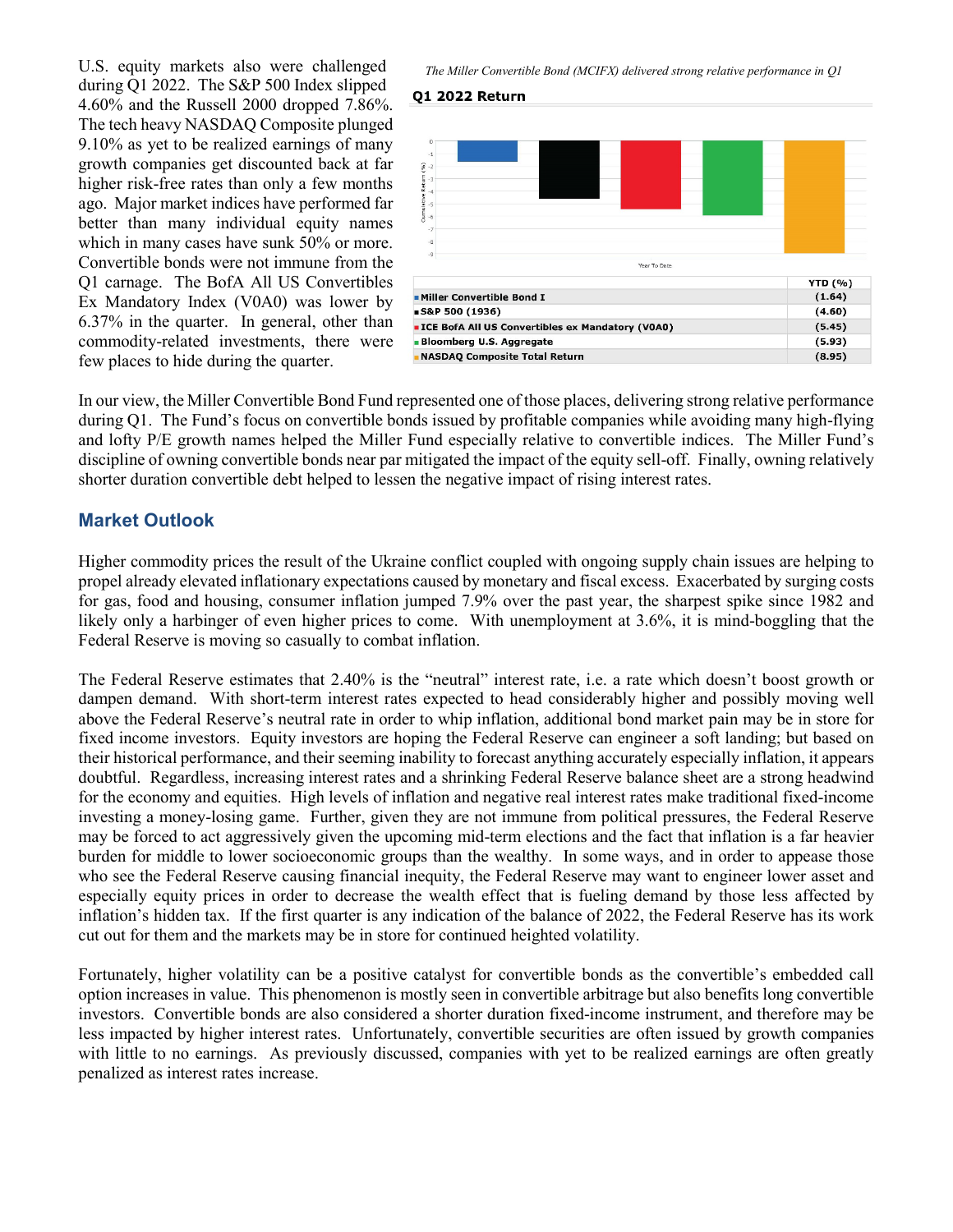Much of Wellesley's recent out-performance has been driven by a focus on relatively shorter duration convertible bonds, companies with earnings, and those that are considered value as opposed to growth-oriented. Although the convertible universe is littered with growth companies, Wellesley has made a determined effort to construct portfolios with ample value and commodity-oriented positions. Wellesley's focus on synthetic convertible bonds has greatly helped in that regard as well, given the ability to specifically add names that are not available via the traditional convertible market.





In terms of convertible bond prices, the convertible bond market has changed considerably over the past 6-9 months. The rise in interest rates and the drop in equity prices has caused many convertible bonds which were trading well above par to be trading below par. Given relatively shorter durations, convertible bonds trading below par are less impacted by equity prices or interest rate moves, and have the benefit of a discounted bond's "pull to par" feature (investor's expectation to receive par at maturity).

In many ways the macro environment has spun 180 degrees in a very short period of time. Inflation has displaced disinflation, value is favored over growth, and higher interest rates are expected. For many years, the Federal Reserve has been an investor's friend fantastically increasing their balance sheet and providing ungodly amounts of liquidity. The past two years of negative real interest rates are quickly coming to an end, as the markets and especially those fixed-income in nature return to a more normal state. Long gone are negative nominal interest rates in many parts of the world. The peace dividend afforded by the collapse of the Berlin Wall has been replaced with bloodshed in Ukraine. The world order of the past 30 years may be undergoing a seismic shift. Given this potential for increased and sustained financial and geo-political volatility, we believe the Wellesley philosophy of constructing balanced convertible bond portfolios issued by higher quality companies and securities with modest interest rate risk may provide some degree of stability. Being flexible and adapting to the ever-changing financial landscape will prove to be a valuable asset as we look toward the balance of 2022.

### **Wellesley Asset Management**

Wellesley Asset Management's convertible bond strategy takes a disciplined and benchmark-agnostic approach with a focus on preservation of capital and risk-adjusted returns. Our portfolios are currently weighted toward small to mid-cap companies that are profitable with favorable balance sheets. Wellesley also utilizes structured convertible bonds issued by investment grade companies. As compared to most other convertible bond managers, we strive to keep the average bond price of portfolios closer to par value to avoid increased equity sensitivity. We feel confident that our approach may help clients navigate this current market environment.

We believe volatility will increase as we enter the late stages of this bull market as we navigate what we believe to be excesses in both the equity and fixed income markets. We also believe we are entering a period where investors in our convertible bond strategy may be rewarded for three reasons: the asymmetrical payout of convertible bonds, the high-quality balance sheets of companies we invest in, and the maturity structure of our strategy.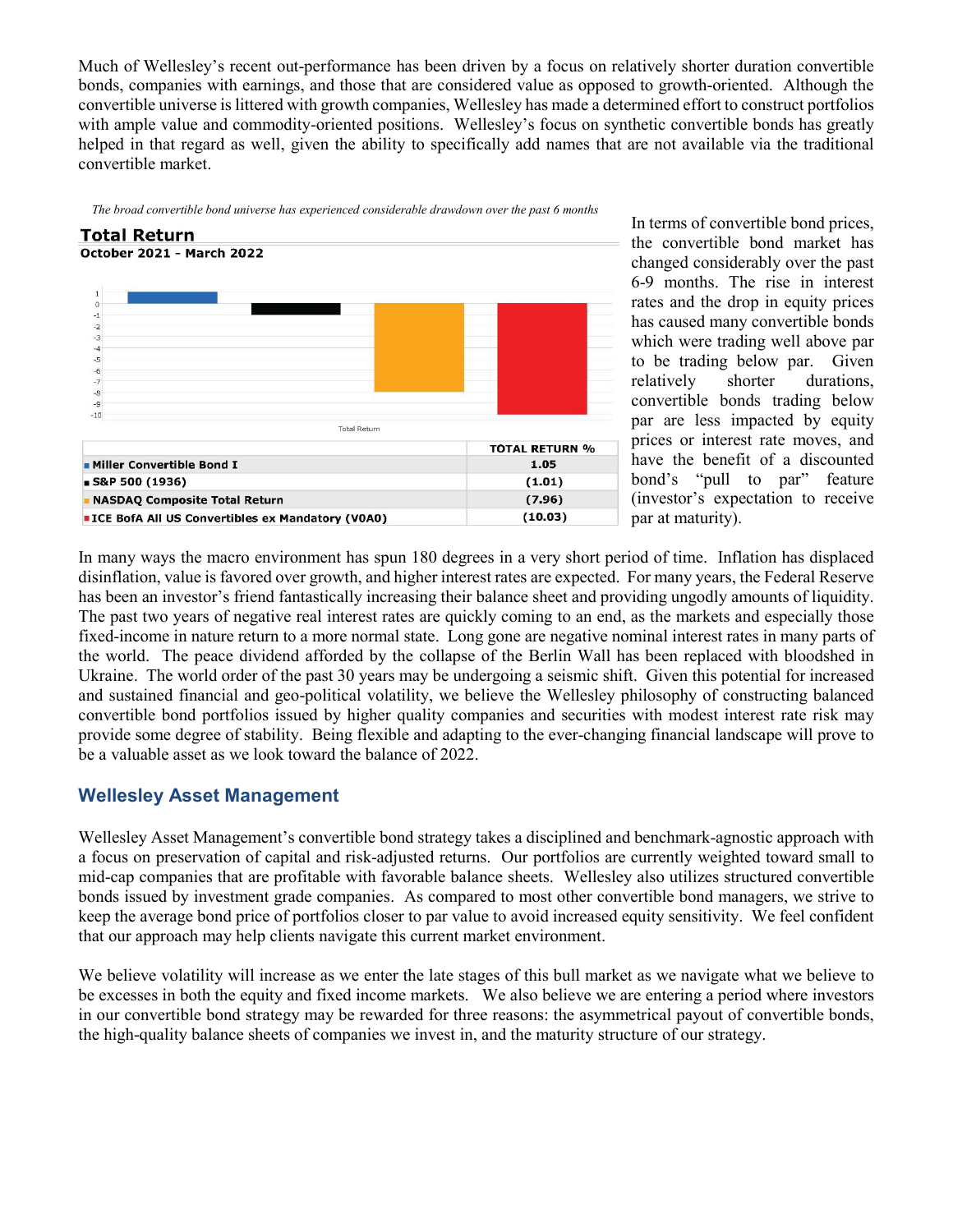In our view, convertibles take some of the guesswork out of market timing due to the maturity feature of the bond. Barring a default, investors get their principal back with interest when a bond matures. This can be a benefit especially at the end of a bull market. For example, Microsoft is considered a blue chip technology company. However, investors who bought the stock in 1999 did not get back to even until 2016. At Wellesley, we attempt to never invest beyond a seven year time horizon and our average time to maturity is relatively short. We believe this maturity structure gives convertible bond investors some sense that they will not have to wait out a prolonged bear market and only need to wait until the maturity of a bond to see a return of their principal.

#### **Important Risk Information**

#### **Past performance is not a guarantee of future results.**

*Investments in convertible securities subject the Fund to the risks associated with both fixed-income securities, including credit risk and interest risk, and common stocks. A portion of the Fund's convertible securities may be rated below investment grade. Exchangeable and synthetic convertible securities may be more volatile and less liquid than traditional convertible securities. In general, stock and other equity security values fluctuate, and sometimes widely fluctuate, in response to activities specific to the company as well as general market, economic and political conditions. Lower rated fixed-income securities are subject to greater risk of loss of income and principal than higher-rated securities. The prices of lower rated bonds are likely to be more sensitive to adverse economic changes or individual corporate developments. All fixed-income securities are subject to two types of risk: credit risk and interest rate risk. When the general level of interest rates goes up, the prices of most fixed-income securities go down. When the general level of interest rates goes down, the prices of most fixed income securities go up.*

Investors cannot directly invest in an index and unmanaged index returns do not reflect any fees, expenses or sales charges.

A market capitalization-weighted index often used to represent investment grade bonds being traded in United States. The index includes Treasuries, government agency bonds, mortgage-backed bonds, corporate bonds and a small amount of foreign bonds traded in U.S.

BofA All Yield Alternatives US Convertibles Index (VYLD) is a subset of the BofA US Convertible Index and includes convertible securities with a delta less than 0.4. Delta is the measure of the change in a convertible bond's price given a change in the underlying stock.

The S&P 500 is an unmanaged composite of 500 large capitalization companies. This index is widely used by professional investors as a performance benchmark for large-cap stocks.

The Bloomberg U.S. Aggregate Bond Index is a market capitalization-weighted index often used to represent investment grade bonds being traded in United States. The index includes Treasuries, government agency bonds, mortgage-backed bonds, corporate bond sand a small amount of foreign bonds traded in U.S.

The NASDAQ Composite Total Return is the first electronic stock market listing over 5000 companies. The Nasdaq stock market comprises two separate markets, namely the Nasdaq National Market, which trades large, active securities and the Nasdaq Small cap Market that trades emerging growth companies.

The Russell 2000 Index includes approximately 2,000 of the smallest securities based on a combination of their market cap and current index membership. The index measures the performance of the small-cap segment of the U.S. equity universe and is completely reconstituted annually to ensure larger stocks do not distort the performance and characteristics of the true small-cap opportunity set.

The iShares 20+ Year Treasury Bond ETF (TLT) seeks to track the investment results of an index composed of U.S.